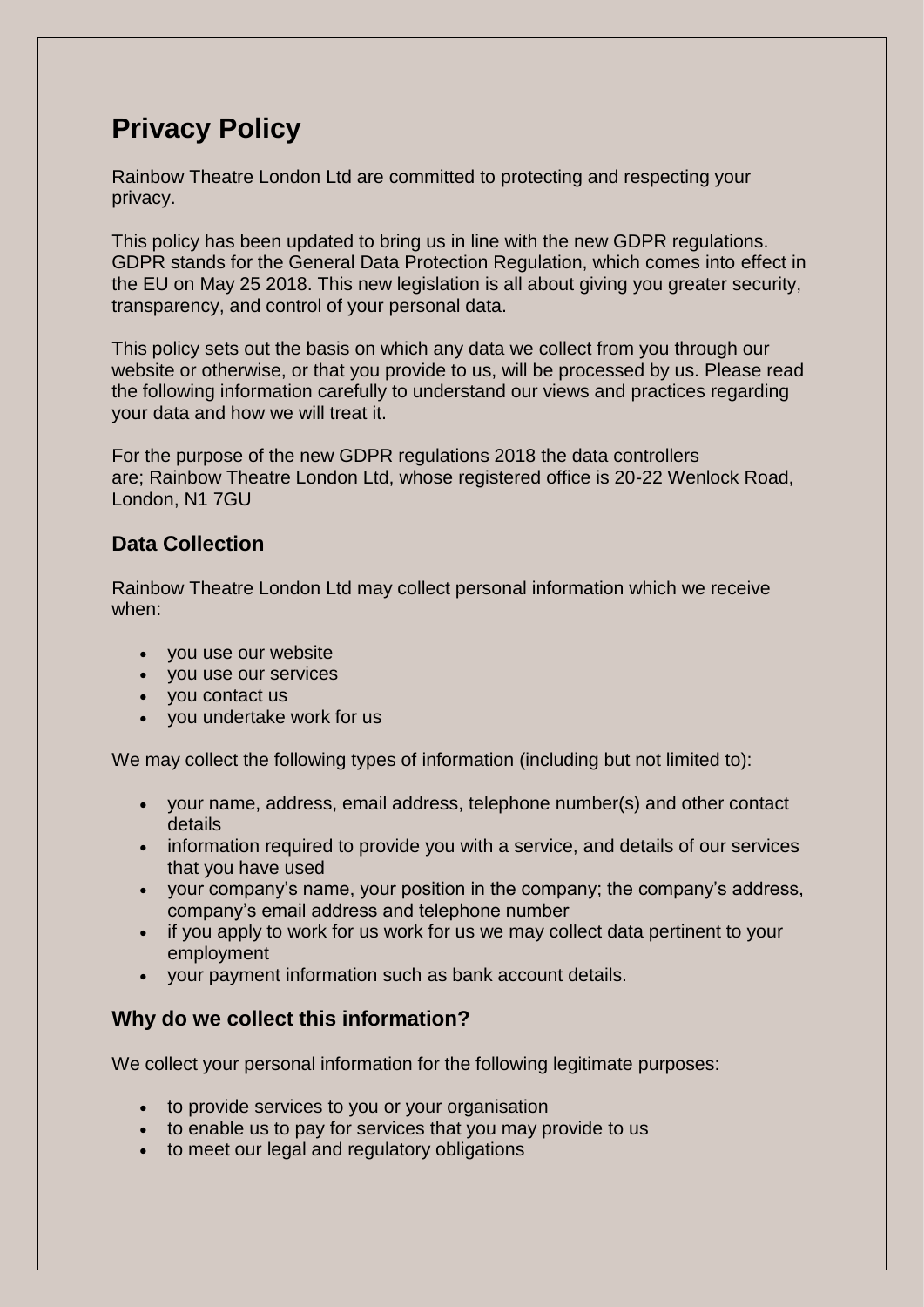### **Uses of Information**

We use information held about you in the following ways:

- To ensure that content from our site is presented in the most effective manner for you and for your computer.
- To provide you by post, social media, telephone or email with information or services that you request from us or which we feel may interest you.
- To carry out our obligations arising from any contracts entered into between you and us.
- To notify you by mail, telephone or email about changes to our service.
- To carry out or process any instructions given by you to us.
- We may also use your data to provide you with information about productions or offers which may be of interest to you and we may contact you about these by mail, email, social media or telephone.
- If you do not want us to use your data in this way, please inform us in writing at the address above or by email via [bookings@rainbowtheatrelondon.co.uk](mailto:bookings@rainbowtheatrelondon.co.uk)

#### **Disclosure of your information to third parties**

Access to your personal information is only allowed when required by law. We do not, and will never, divulge, sell or share your personal information with third parties. The only exception to this is:

If you require our services in the East and West Sussex area then we would ask your permission to send on your details to Rainbow Theatre Productions Ltd, who cover that area.

If we are under a duty to disclose or share your data in order to comply with any legal obligation, or in order to enforce or apply our terms of use or terms and conditions and other agreements; or to protect the rights, property, or safety of our customers.

This includes exchanging information with other companies and organisations for the purposes of fraud protection and credit risk reduction.

## **Security**

Rainbow Theatre London Ltd is committed to keeping customers, staff and suppliers personal information secure to protect it from being inappropriately or accidentally accessed, used, shared or destroyed, and against it being lost.

We have a documented retention periods and deletion plans in place. We also undertake secure shredding of paper documentation.

We will do our best to protect your data once we have received your information. We use strict procedures and security features to try to prevent unauthorised access by outside parties. Unfortunately, the transmission of information via the internet is not always completely secure and therefore transmission is at your own risk.